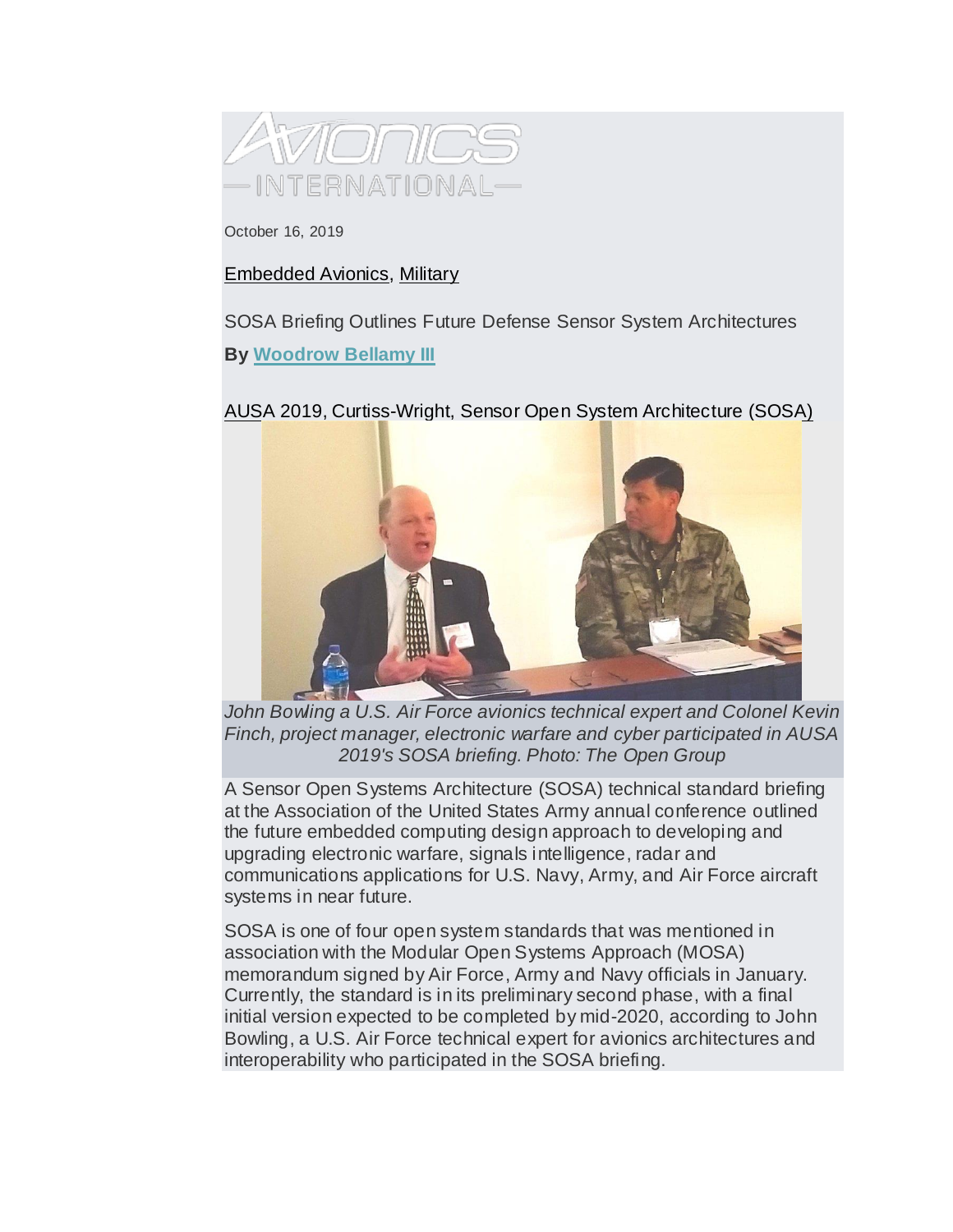The standard uses [VITA's OpenVPX](http://interactive.aviationtoday.com/avionicsmagazine/february-2019/how-vita-standards-are-making-avionics-cots-adoption-speedier/) architecture to allow the design and implementation of high-speed, high-power switched fabric-based systems that are capable of integrating single board computers into sensor platforms. What that could mean for flight control systems in the future is the easier introduction of new capabilities that only require the slotting in and out of cards with new capabilities on existing systems, rather than the type of massive re-wiring and hardware replacement that typically takes years to complete across defense aircraft programs.

"The end user pilot may not notice the difference between a proprietary box and SOSA built box, but everything behind it in terms of the operational energy and supply chain interaction will be radically different," Curtiss Wright Chief Technology Officer Dave Jedynak said during the question and answer portion of the briefing.

The SOSA consortium is a collection of working groups organized by The Open Group, featuring embedded computing technology suppliers collaborating with Department of Defense (DoD) acquisition leadership to create modular open systems architecture specifications. These specifications are being developed to allow the reuse of key sensor components while maximizing intelligence, surveillance and reconnaissance (ISR) sub-system and platform re-configurability.

At the sponsor level, the SOSA Consortium includes the Air Force Life Cycle Management Center, Naval Air Systems Command (NAVAIR) and the U.S. Army Program Executive Office (PEO) for Aviation. Collins Aerospace, Lockheed Martin and Raytheon are also signed on as prime sponsors. On the industry side of the consortium, BAE Systems, GE Aviation, General Dynamics, L3Harris, Northrop Grumman, and Sierra Nevada Corp. are members as well. More than 50 other embedded computing suppliers are associate level members.

Even as the SOSA technical standard remains in the development phase companies are using some its elements in their systems. Curtiss Wright's new fifth-generation single board computer with Intel i7-based VPX3-1259 3U OpenVPX module features new SOSA slot profiles as part of a broader 3U OpenVPX convergence development platform.

"The processing solutions we're looking at are fairly equivalent to what we've looked at for other safety critical processors," Bowling said.

SOSA designs are also seen in the application development environment from Elma Electronics 3U 11-slot OpenVPX e-frame being exhibited for the first time at AUSA. The environment uses a Spectranetix software defined radio transceiver card and a Curtiss Wright 3U VPX position, navigation and timing card. According to Elma Electronic, the softwaredefined radio captures digitized signals from the timing card, and then sends that data over Ethernet using a high-speed switch, which then proceeds to populate the data within a graphical user interface for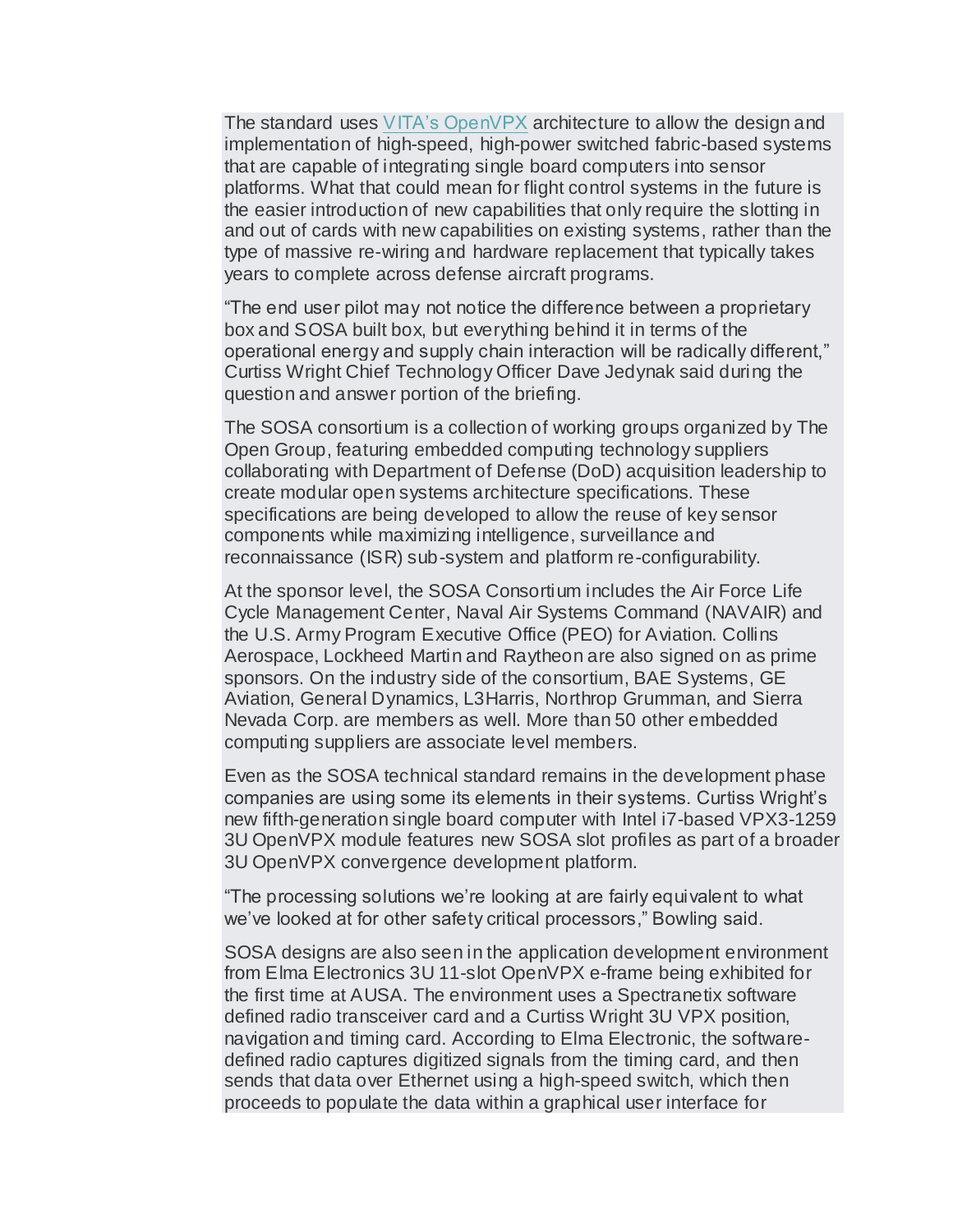spectrum analysis. Using OpenVPX, the environment can support cards from multiple vendors.



*The Pentek, Herrick and Kontron C4ISR SOSA demonstrator system. Photo: Pentek*

Herrick Technology Laboratories, Pentek and Kontron have also developed a 3U VPX flight qualified chassis C4ISR demonstrator system, which the companies want to use to demonstrate the type of vendor interoperability that the three forces signed on for in their January memorandum. At the core of the system is a 40-gigabit Ethernet backplane and 4-lane PCI Express 3.0 expansion plane.

"The Pentek Jade Model 71813 directly addresses I/O needs called out in the emerging SOSA standards," Pentek Chief Technical Officer Paul Mesibov said in a statement confirming the new demonstrator system.

Another AUSA avionics exhibitor, Abaco Systems, has also developed a SOSA 3U I/O-intensive SBC plug-in card profile. In a blog posting recapping their participation in the first day of AUSA 2019, Abaco Vice President of Business Development Mark Hutnan said the company has held meetings discussing the potential of being a supplier to "key primes" for the Army's Future Vertical Lift (FVL) program.

"The future potential of FVL is in the tens of millions for Abaco, and we're working hard to get a place on multiple teams," Hutnan said.

Company proposals for the U.S. Army's Future Attack Reconnaissance Aircraft (FARA) competition also features the associated MOSA approach to avionics, including the integrated flight deck [AVX/L3Harris is proposing](https://www.aviationtoday.com/2019/10/15/fara-proposals-feature-modular-open-systems-approach-avionics/)  [for the program.](https://www.aviationtoday.com/2019/10/15/fara-proposals-feature-modular-open-systems-approach-avionics/)

Next up for the SOSA consortium will be live demonstrations of potential SOSA technologies at the Tri-Service Open Architecture Interoperability Demonstration (TSOA-ID) in January 2020. The demonstration will be the first of its kind where Army, Navy and Air Force representatives will